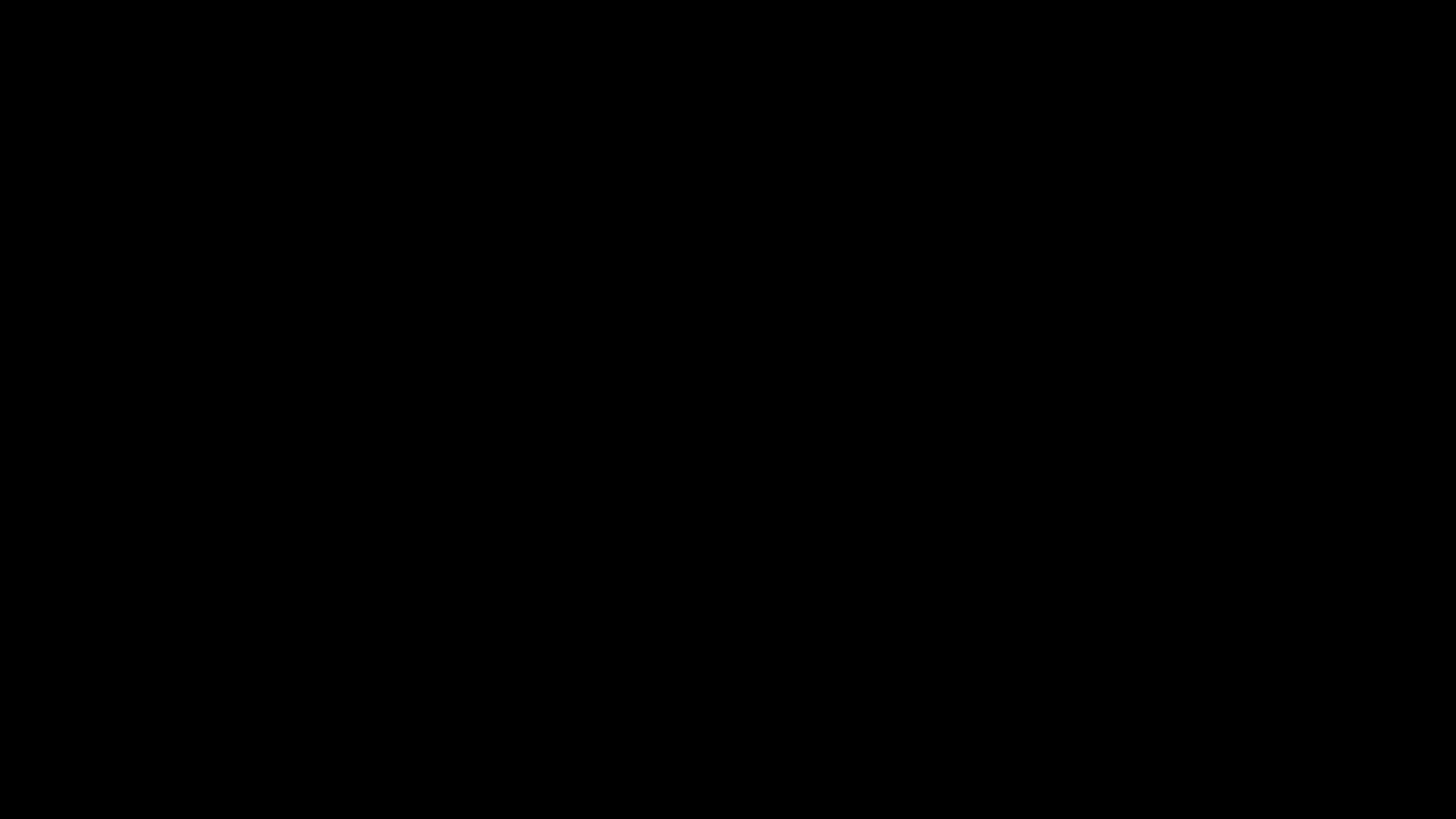Then Naomi her mother-in-law said to her, "My daughter, shall I not seek security for you, that it may be well with you? Now is not Boaz our kinsman, with whose maids you were? Behold, he winnows barley at the threshing floor tonight. Wash yourself therefore, and anoint yourself and put on your best clothes, and go down to the threshing floor; but do not make yourself known to the man until he has finished eating and drinking.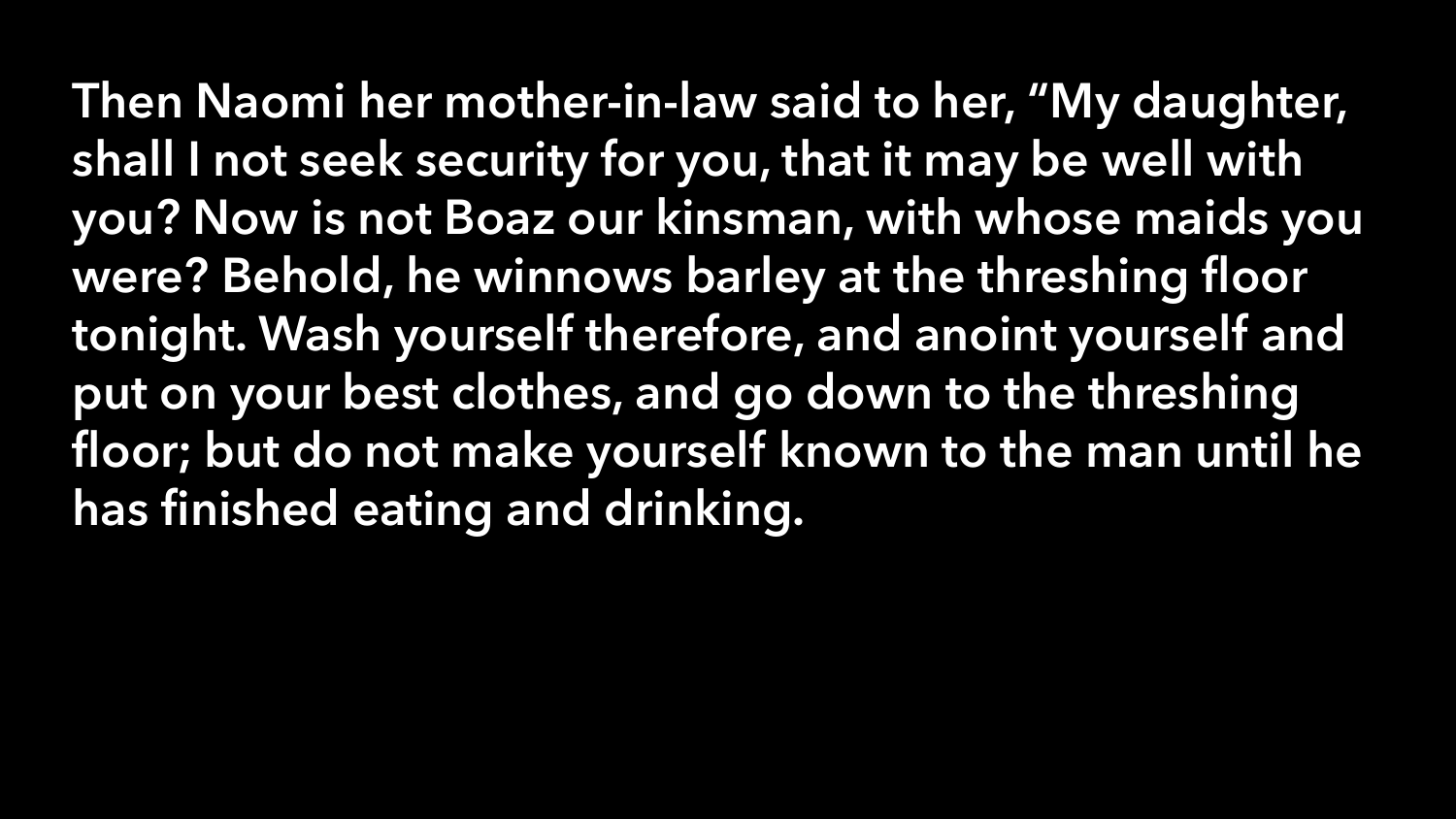It shall be when he lies down, that you shall notice the place where he lies, and you shall go and uncover his feet and lie down; then he will tell you what you shall do." She said to her, "All that you say I will do."

Ruth 3:1-5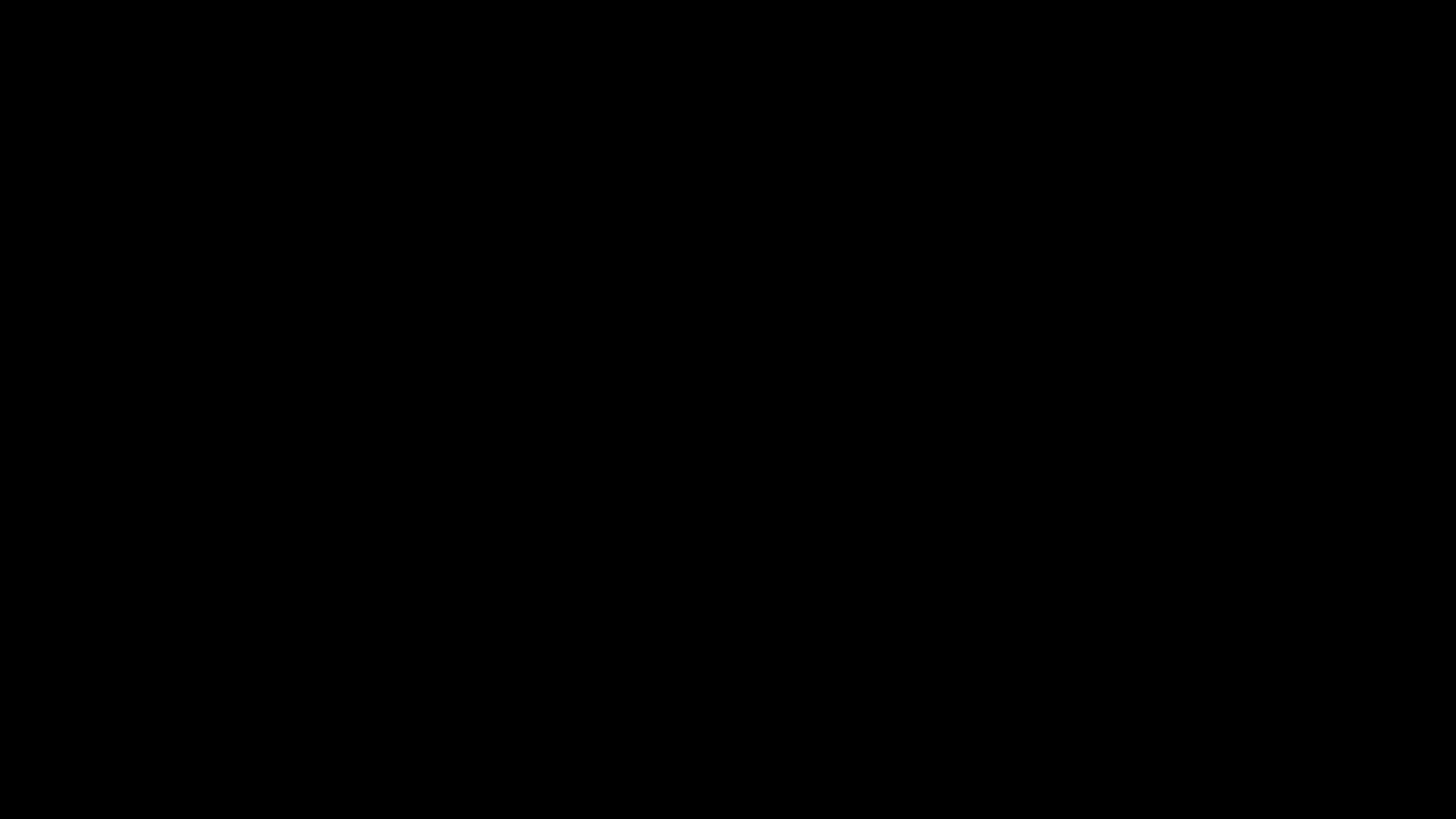So she went down to the threshing floor and did according to all that her mother-in-law had commanded her. When Boaz had eaten and drunk and his heart was merry, he went to lie down at the end of the heap of grain; and she came secretly, and uncovered his feet and lay down. It happened in the middle of the night that the man was startled and bent forward; and behold, a woman was lying at his feet. He said, "Who are you?" And she answered, "I am Ruth your maid. So spread your covering over your maid, for you are a close relative."

Ruth 3:6-9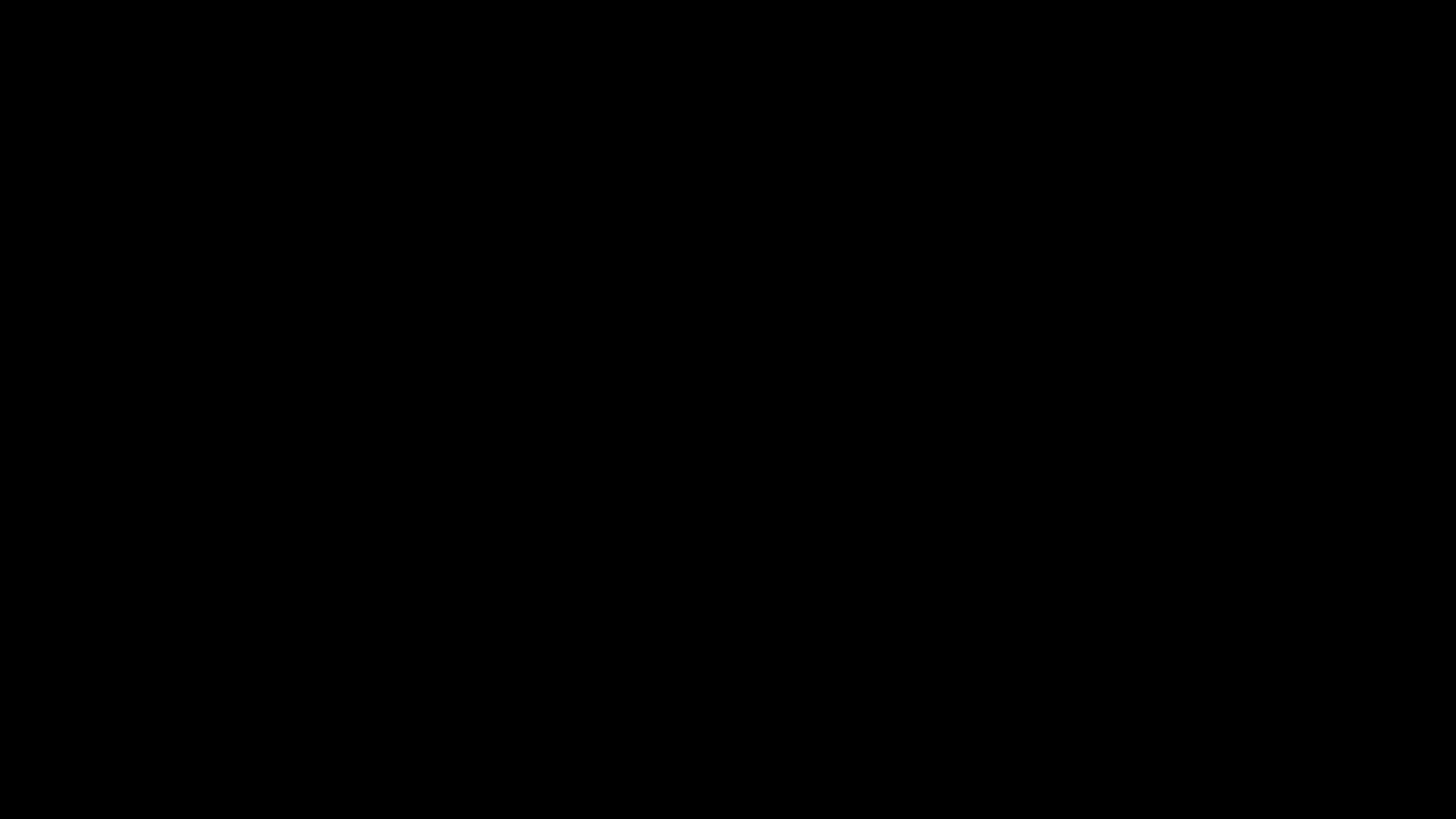Then he said, "May you be blessed of the LORD, my daughter. You have shown your last kindness to be better than the first by not going after young men, whether poor or rich. Now, my daughter, do not fear. I will do for you whatever you ask, for all my people in the city know that you are a woman of excellence. Now it is true I am a close relative; however, there is a relative closer than I. Remain this night, and when morning comes, if he will redeem you, good; let him redeem you. But if he does not wish to redeem you, then I will redeem you, as the LORD lives. Lie down until morning."

Ruth 3:10-13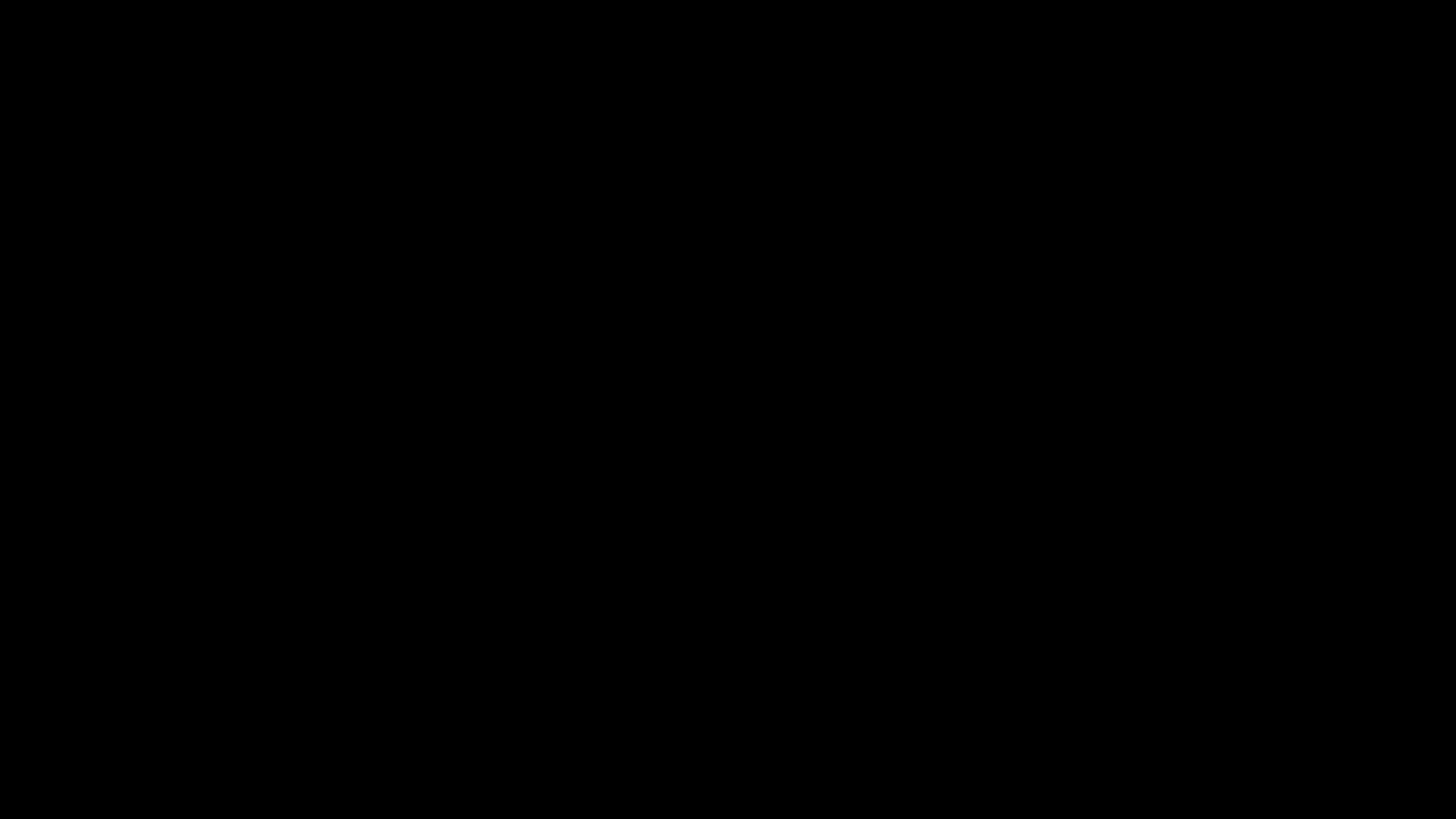So she lay at his feet until morning and rose before one could recognize another; and he said, "Let it not be known that the woman came to the threshing floor." <sup>15</sup> Again he said, "Give me the cloak that is on you and hold it." So she held it, and he measured six measures of barley and laid it on her. Then she went into the city. When she came to her mother-in-law, she said, "How did it go, my daughter?"